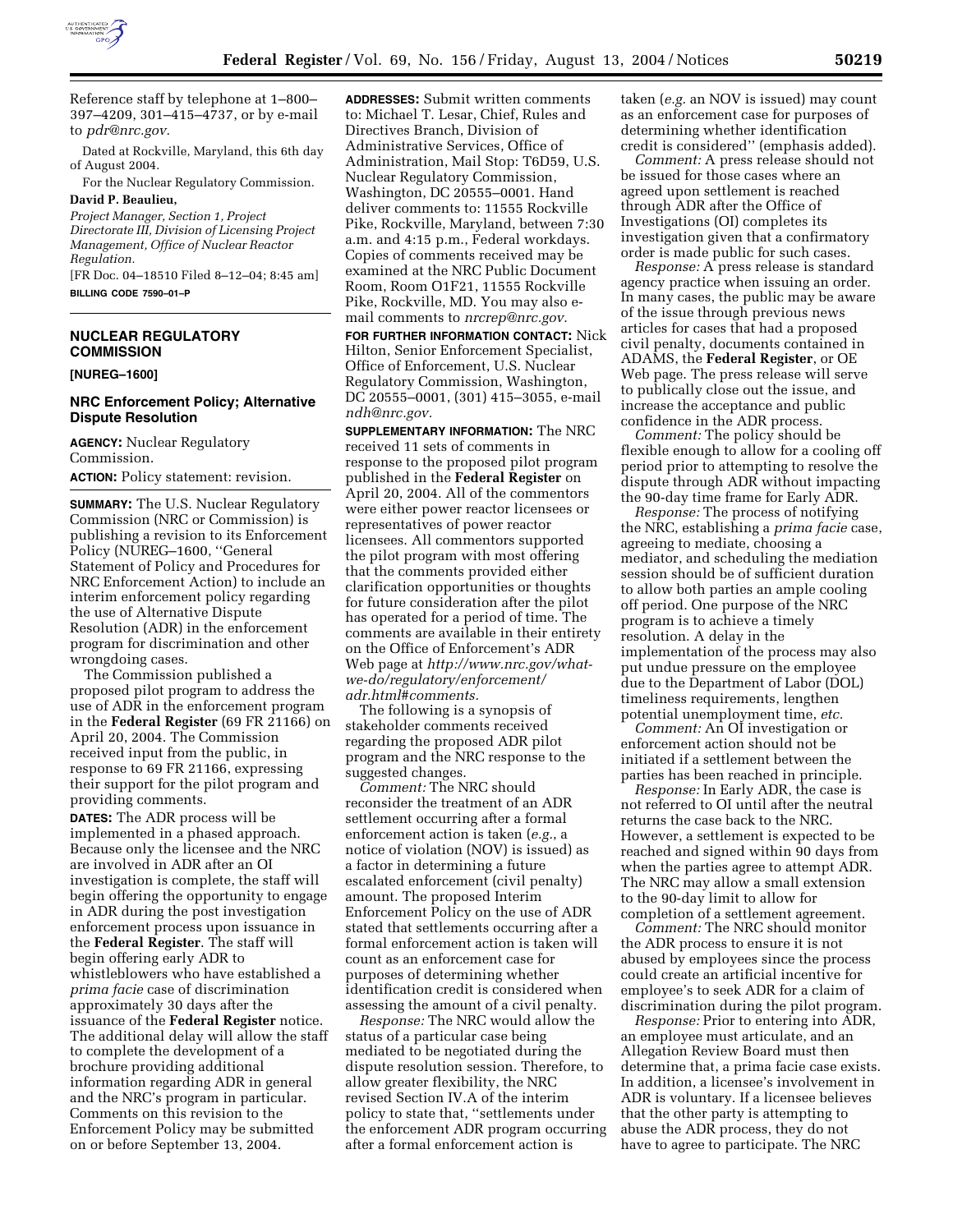will also periodically assess the program in order to correct any problems such as abuse.

*Comment:* The policy should be explicit in that a settlement reached among the parties without the aid of a neutral will have the same effect as a settlement reached with the help of a neutral. Further, no OI investigation or enforcement should occur in any cases where a settlement or resolution has been reached through ADR.

*Response:* A minor change was made to the interim policy to reflect that notification to the NRC that a settlement has been reached must be made prior to initiation of an investigation. This was implicit in the proposed policy. Section III.A states that ''If notified of the settlement, the NRC will review the settlement for restrictive agreements \* \* \* assuming no such restrictive agreements exist, the NRC will not investigate or take enforcement action.''

However, for those cases where a settlement agreement between the whistleblower and the licensee or contractor is reached after the initiation of an OI investigation or late in the DOL process enforcement action will be considered. If the NRC believes enforcement is appropriate, the licensee or contractor would be able to request ADR with the NRC to discuss the appropriate enforcement sanctions and corrective actions.

*Comment:* Settlement documents submitted to the NRC for review need not include names of individuals, numerical financial terms, or other information that would reveal specific personnel information and actions. Further, an unsigned, proposed settlement agreement constitutes a draft document, and should be withheld from public disclosure under the same confidentiality provisions that govern the ADR process in general.

*Response:* As part of the Early ADR portion of the program, signed and completed settlement documents are to be submitted to the NRC in their final form for review. As noted in the proposed interim policy, these documents are treated consistent with the allegation program procedures. As such, the settlement agreements will not routinely be made public. If requested under the Freedom of Information Act, a settlement agreement would be redacted as appropriate. The program does not contemplate that draft agreements will be submitted to the NRC in early ADR.

*Comment:* OI reports should be provided to licensees in other wrongdoing cases in additional to discrimination cases.

*Response:* This issue is outside of the ADR pilot program. The staff requirements memorandum (SRM) for SECY 02–0166, dated March 26, 2003, directed the NRC staff (staff) to release OI reports prior to a predecisional enforcement conference (PEC) for cases involving discrimination. This SRM does not apply to other wrongdoing cases. However, as the NRC gains experience with the release of OI reports for discrimination cases, the staff may consider recommending to the Commission that OI reports be released for other wrongdoing cases.

*Comment:* DOL should inform complainants of NRC's Early ADR process to ensure that such individuals, who may not have contacted the NRC, are made aware of the Early ADR process.

*Response:* The NRC has no authority over the DOL process. Requesting the DOL to discuss the NRC's ADR program could suggest that the NRC does not support employee's use of the DOL process. Also, experience indicates that individuals are more likely to come to the NRC and DOL, or the NRC alone, than they are to go to the DOL alone.

The staff has had informal discussions with the Occupational Safety and Health Administration (OSHA), and plans to have additional discussions with OSHA management regarding the NRC's Enforcement Policy in more detail. This will include discussions regarding the option for whistleblowers to enter into the NRC's Early ADR process.

In addition, individuals will be made aware of the availability of the ADR process through various means including the **Federal Register** and the NRC public web site. Other means of publicizing the process are also being considered. In addition, licensees are free to settle with individuals using licensee sponsored programs to resolve NRC or DOL issues.

*Staff comment:* While preparing to implement the pilot program, the NRC staff identified that additional flexibility is needed regarding who performs administrative or intake neutral functions.

*Response:* Section II.A of the interim policy was revised to allow flexibility for the staff to use Office Allegation Coordinators or a third party organization to serve as intake neutrals who would assist the parties in resolving the dispute. As a result of this revision, conforming changes were also made to Sections II.A, II.B.5, and II.B.6.

### **Paperwork Reduction Act**

This policy statement does not contain new or amended information collection requirements subject to the Paperwork Reduction Act of 1995 (44 U.S.C. 3501 *et seq.*) Existing requirements were approved by the Office of Management and Budget (OMB), approval number 3150–0136. The approved information collection requirements contained in this policy statement appear in Section VII.C.

### **Public Protection Notification**

The NRC may not conduct or sponsor, and a person in not required to respond to, collection of information unless it displays a currently valid OMB control number.

## **Small Business Regulatory Enforcement Fairness Act**

In accordance with the Small Business Regulatory Enforcement Fairness Act of 1996, the NRC had determined that this action is not a major rule and has verified this determination with the Office of Information and Regulatory Affairs of OMB.

Accordingly, the NRC Enforcement Policy amended by including the Interim Enforcement Policy Regarding the use of Alternate Dispute Resolution in the Enforcement Program reads as follows:

## **General Statement of Policy and Procedure for NRC Enforcement Actions**

**Table of Contents**

\* \* \* \* \*

Interim Enforcement Policies \* \* \* \* \*

\* \* \* \* \*

Interim Enforcement Policy Regarding Enforcement Discretion for Certain Fire Protection Issues (10 CFR 50.48)

Interim Enforcement Policy Regarding the Use of Alternative Dispute Resolution \* \* \* \* \*

#### **Interim Enforcement Policies**

\* \* \* \* \*

Interim Enforcement Policy Regarding Enforcement Discretion for Certain Fire Protection Issues (10 CFR 50.48) \* \* \* \* \*

**Interim Enforcement Policy Regarding the Use of Alternative Dispute** 

#### **I. Introduction**

**Resolution** 

#### *A. Background*

This section sets forth the interim enforcement policy that the NRC will follow to undertake a pilot program testing the use of Alternative Dispute Resolution (ADR) in the enforcement program.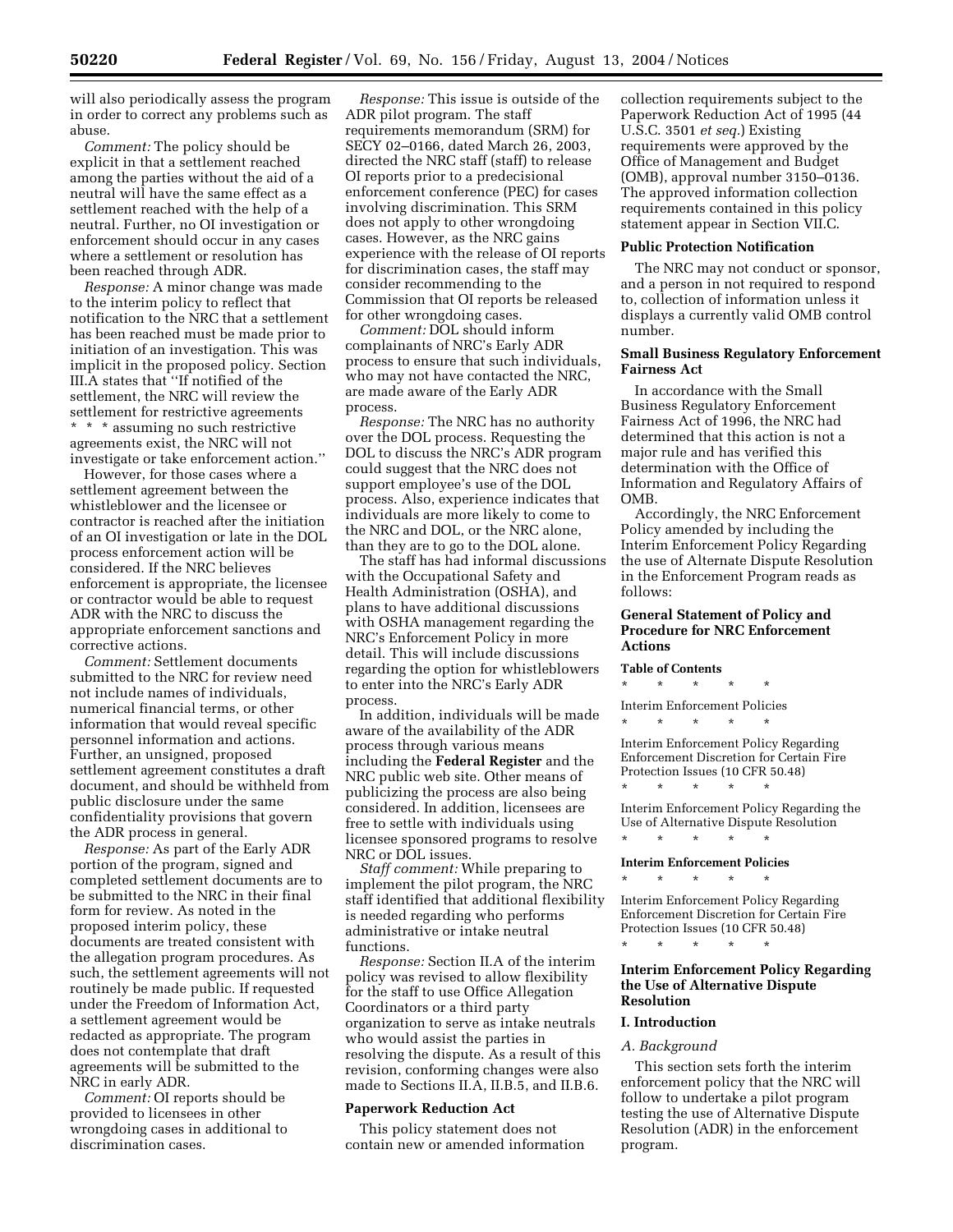### *B. Scope*

The pilot program scope consists of the trial use of ADR for cases involving: (1) alleged discrimination for engaging in protected activity prior to an NRC investigation; and (2) both discrimination and other wrongdoing cases after the Office of Investigations has competed an investigation. Specific points in the enforcement process where ADR may be requested are specified below. Mediation will be the form of ADR typically utilized. Certain cases may only require facilitation, a process where the neutral's function is primarily to support the communication process rather than focusing on the parties reaching a settlement.

**Note:** Although the NRC's ADR program may cause the parties to negotiate issues which may also form the basis for a claim under section 211 of the Energy Reorganization Act of 1974, as amended, the Department of Labor's (DOL) timeliness requirements for filing a claim are in no way altered by the NRC's program.

In cases involving an allegation of discrimination, any underlying technical issue will be treated as a separate issue, or concern, within the allegation program. The allegation program will be used to resolve concerns (typically safety concerns) and issues other than the discrimination complaint.

#### **II. General**

### *A. Responsibilities and Program Administration*

The Director, OE, is responsible for the overall program. In addition, the Director, OE, will serve as the lead NRC negotiator for cases involving discrimination after OI completes an investigation. The Director, OE, may also designate the Deputy Director, OE, to act as the lead negotiator.

Regional Administrators are designated as the lead NRC negotiator for cases involving wrongdoing other than discrimination. The Regional Administrator may designate the Deputy Regional Administrator to act as the lead negotiator or the Director or Deputy Director, OE, may also serve as the lead negotiator for other wrongdoing cases.

The Program Administrator will provide program oversight and support for each region and headquarters program offices. Program and neutral evaluations will be provided to the Program Administrator. The Program Administrator may serve as the intake neutral for post investigation ADR. An ''intake neutral'' develops information and processes information for mediation. As an intake neutral, the

confidentiality provisions discussed below will apply.

The Office Allegation Coordinators (OACs) are normally a complainant's first substantive contact when a concern regarding discrimination is raised. As such, the OACs may serve as an intake neutral who develops information and processes the necessary information for mediation under Early ADR. The OAC has the option to refer the whistleblower to the third party neutral to process the necessary information for mediation under Early ADR. The confidentiality provisions in Section II.B.7 will apply to the OAC, third party intake neutral, and Program Administrator. The OAC will also process documentation necessary to operate the program.

#### *B. General Rules/Principles*

Unless specifically addressed in a subsequent section, the rules described in this section apply generally throughout the ADR program, regardless of where in the overall enforcement process the ADR sessions occur.

1. *Voluntary.* Use of the NRC ADR program is voluntary, and any participant may end the mediation at any time. The goal is to obtain an agreement satisfactory to all participants on issues in controversy.

2. *Neutral qualification.* Generally, a neutral should be knowledgeable and experienced with nuclear matters or labor and employment law. However, any neutral that is satisfactory to the parties is acceptable.

3. *Roster of neutrals.* OE will maintain a list of organizations from which services of neutrals could be obtained. The parties may select a mediator from any of these organizations; however, the parties are not required to use the organizations provided and any neutral mutually agreeable to the parties is acceptable.

4. *Mediator selection.* If the parties have not selected a mediator within fourteen days, the Program Administrator or OAC may propose a mediator for the parties' consideration.

5. *Neutrality.* Mediators are neutral. The role of the mediator is to provide an environment where all participants will have an opportunity to resolve their differences. The parties should each consult an attorney or other professional if any question of law, content of a proposed agreement on issues in controversy, or other issues exists.

For Early ADR, the OAC or third party neutral will serve as an intake neutral. Should any party seek to discuss the NRC's enforcement ADR process in detail, the party should be referred to the OAC or third party neutral. The OAC will initiate discussion of the

option to mediate and process the necessary documentation. Subsequently, for post investigation ADR, the program administrator or third party neutral will serve as the intake neutral. Due to the nature of conversations that typically occur between an intake neutral and the parties, these conversations will also be considered confidential.

6. *Mediation sessions.* Once selected by the parties and contracted by the OAC or third party intake neutral, the mediator will promptly contact each of the parties to discuss the mediation process under the Program, reconfirm party interest in proceeding, establish a date and location for the mediation session and obtain any other information s/he believes likely to be useful. The mediator will preside over all mediation sessions, and will be expected to complete the mediation within 90 days after referral unless the parties, and the NRC if not a party, agree otherwise. At the conclusion of the mediation, parties will be asked to fill out and submit an evaluation form for the mediator that will be sent to the Program Administrator.

Normally, a settlement is expected to be reached and signed within 90 days from when the parties agree to attempt ADR. A principal reason for Early ADR is the quick resolution of the claim, thereby improving the safety conscious work environment (SCWE). If the parties cannot agree to a settlement within 90 days, the NRC must assume a settlement will not be reached and continue with the investigation and enforcement process. Where good cause is shown and all parties agree, the NRC may allow a small extension to the 90 day limit to allow for completion of a settlement agreement.

Settlement agreements in Early ADR will not be final until 3 days after the agreement has been signed. Either party may reconsider the settlement agreement during the 3 day period. Subsequent concerns regarding implementation of the settlement agreement should be directed to the neutral, or if necessary, the OAC.

7. *Confidentiality.* The mediator will specifically inform all parties and other attendees that all mediation activities under the Program are subject to the confidentiality provisions of the Administrative Dispute Resolution Act, 5 U.S.C. 574; the Federal ADR Council's guidance document entitled ''Confidentiality in Federal ADR Programs;'' and the explicit confidentiality terms set forth in the Agreement to Begin Voluntary Mediation signed by the parties. The mediator will explain these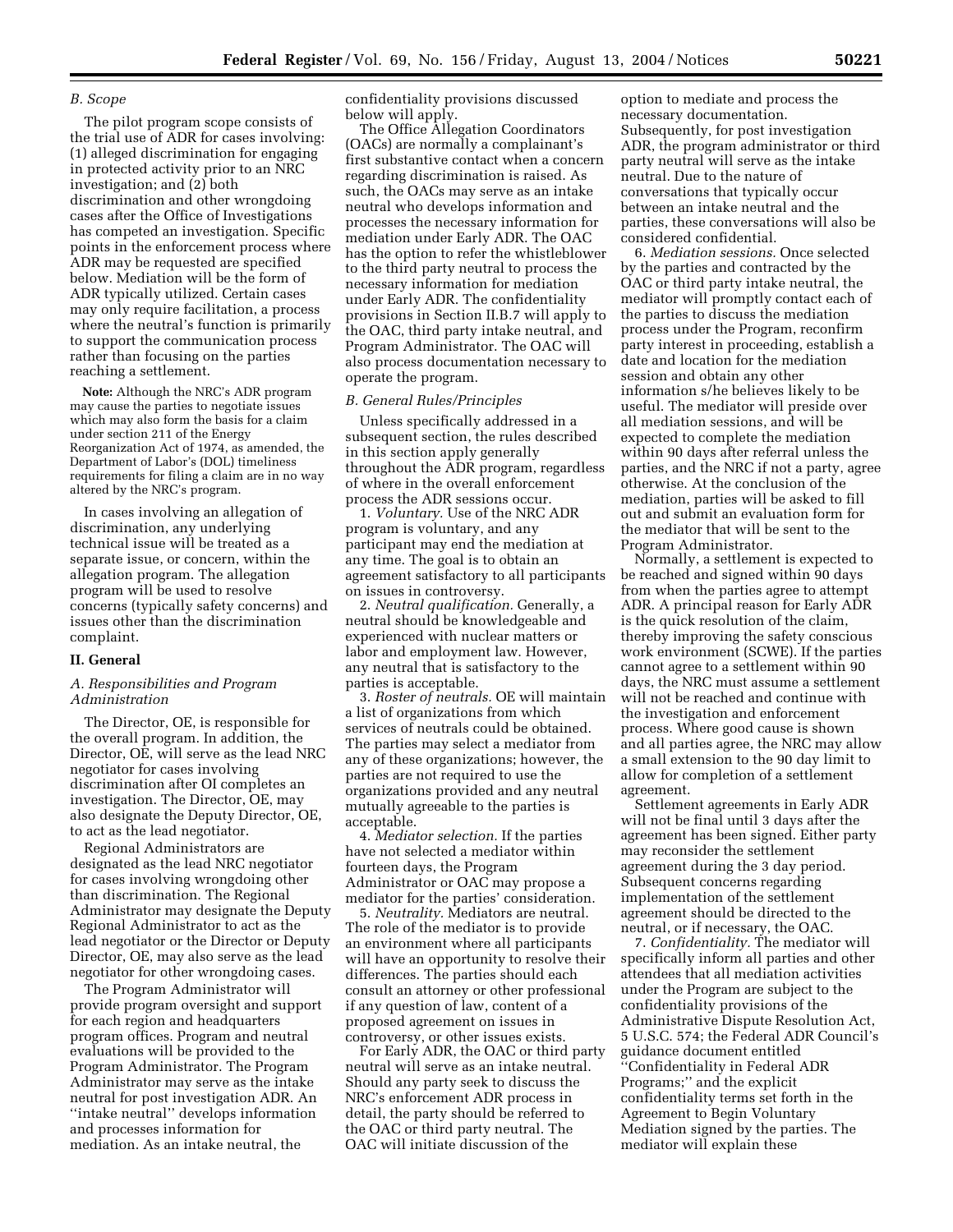confidentiality terms and offer to answer questions regarding them.

8. *Good Faith.* All participants will participate in good faith in the mediation process and explore potentially feasible options that could lead to the management or resolution of issues in controversy.

9. *Not legal representation.* A mediator is not a legal representative or legal counsel. The mediator will not represent any party in the instant case or any future proceeding or matter relating to the issues in controversy in this case. The mediator is not either party's lawyer and no party should rely on the mediator for legal advice.

10. *Mediator Fees.* If Early ADR (defined below) is utilized, the NRC, subject to the availability of funds, will pay the mediator's entire fee. For cases where a licensee requests ADR subsequent to the completion of an OI report, the licensee requesting ADR will pay half of the mediator's fee and the NRC, subject to the availability of funds, will pay half. The NRC will recover the mediator fees it pays through annual fees assessed to licensees under 10 CFR Part 171.

11. *Exceptions.* The only exception to the offering of Early ADR by the NRC will be abuse of the program, *e.g.*, a large number of repetitive requests for ADR by a particular facility, contractor, or whistleblower. Should the NRC believe the ADR program has been abused in some manner by one of the parties potentially involved, the Director, OE will be notified.

To maximize the potential use of the ADR pilot program, for cases after an OI investigation is completed, the NRC will at least consider negotiating a settlement with a licensee for any wrongdoing case if requested. However, there may be certain circumstances where it may not be appropriate for the NRC to engage in ADR.

12. *Number of settlement attempts.* Each case will be afforded a maximum of two attempts to reach a settlement on the same underlying issue through the use of ADR. An ''attempt'' is defined as one or more mediated sessions conducted at a specific point in the NRC's enforcement process (generally within a 90 day period). However, in general, settlement at any time without the use of a neutral is not precluded by the ADR program.

13. *Finality.* Cases that reach a settlement (and are acceptable to the NRC), either in Early ADR or after an OI investigation is complete, constitute a final enforcement decision on the case by the NRC.

### **III. ADR Opportunities**

### *A. Licensee Sponsored Programs*

Licensees are encouraged to develop ADR programs of their own for use in conjunction with an employee concerns type program. If an employee who alleges retaliation for engaging in protected activity utilizes a licensee's program to settle the discrimination concern, either before or after contacting the NRC, the licensee may voluntarily report the settlement to the NRC as a settlement within the NRC's jurisdiction. If notified of the settlement prior to initiation of an investigation, the NRC will review the settlement for restrictive agreements potentially in violation of 10 CFR 50.7(f), or other, similar regulations. Assuming no such restrictive agreements exist, the NRC will not investigate or take enforcement action.

#### *B. Early ADR*

The term ''Early ADR'' refers to the use of ADR prior to an OI investigation. The parties to Early ADR will normally be the complainant and the licensee. If the complainant is an employee of a licensee contractor, the parties will be the complainant and the contractor. Generally, the Early ADR process will parallel and work in conjunction with the NRC allegation program.

The allegation process will be used through the determination of a prima facie case. If an Allegation Review Board (ARB) determines a prima facie case exists, the ARB will normally recommend the parties be offered the opportunity to use Early ADR. Exceptions to such a recommendation should be rare and be based solely on an identified and articulated abuse of the ADR process by a party who would be involved in the case under consideration. Exceptions will be approved by the Director, OE, prior to initiating an investigation based on denial of ADR.

Early ADR cases will be tracked in the Allegation Management System (AMS). However, the allegation process timeliness measurement will be stayed once the ARB determines that ADR should be offered until the point in time ADR is declined by either party or the case is settled.

When an agreement is reached, the mediator will record the terms of that agreement. The parties may sign the agreement at the mediation session, or any party may review the agreement with his/her attorney before the document is placed in final form and signed. However, as noted above, settlement agreements in Early ADR will not be final until at least 3 days after the

agreement has been signed. No participant will hold the NRC liable for the results of the mediation, whether or not a resolution is reached.

A settlement agreement between the parties will be reviewed by the NRC. OE will coordinate the review with the Office of the General Counsel (OGC). The review will ensure that no restrictive agreements in violation of 10 CFR 50.7(f) or other NRC regulations are contained in the settlement and will normally be completed within 5 working days of receipt. Given an acceptable settlement, the NRC will not investigate or take enforcement action.

The NRC expects that parties to Early ADR will agree to some form of confidentiality. However, that agreement cannot extend to the reporting of any safety concerns potentially discussed during the ADR sessions if one of the parties desires to report the concern. Either party may report safety concerns discussed during ADR sessions to the NRC without regard to confidentiality agreements. Safety concerns and their disposition may be discussed between the parties if desired. In cases where an Early ADR negotiation is between a licensee contractor and the contractor's employee, the NRC expects the contractor to ensure the licensee is aware of any safety issues discussed during the negotiations.

In addition to the settlement agreement, the licensee should provide the NRC with any planned or completed actions relevant to the safety conscious work environment that the licensee has determined to be appropriate.

Generally no press release or other public announcement will be made by the NRC for cases settled by early ADR. However, all documents, including the proposed settlement agreement, submitted to the NRC will be official agency records, and while not generally publicly available, still subject to the Freedom of Information Act (FOIA).

Documents associated with processing an Early ADR case will not generally be publicly available, consistent with the allegation program. However, documents may be subject to the FOIA and may be released, subject to redaction, pursuant to an FOIA request.

Some negotiations may fail to settle the case. When a settlement is not reached, the appropriate intake neutral will be notified, typically by the mediator, and an ARB will determine the appropriate action in accordance with the allegation program.

#### *C. Post-Investigation ADR*

Post-investigation ADR refers to the use of ADR anytime after an OI